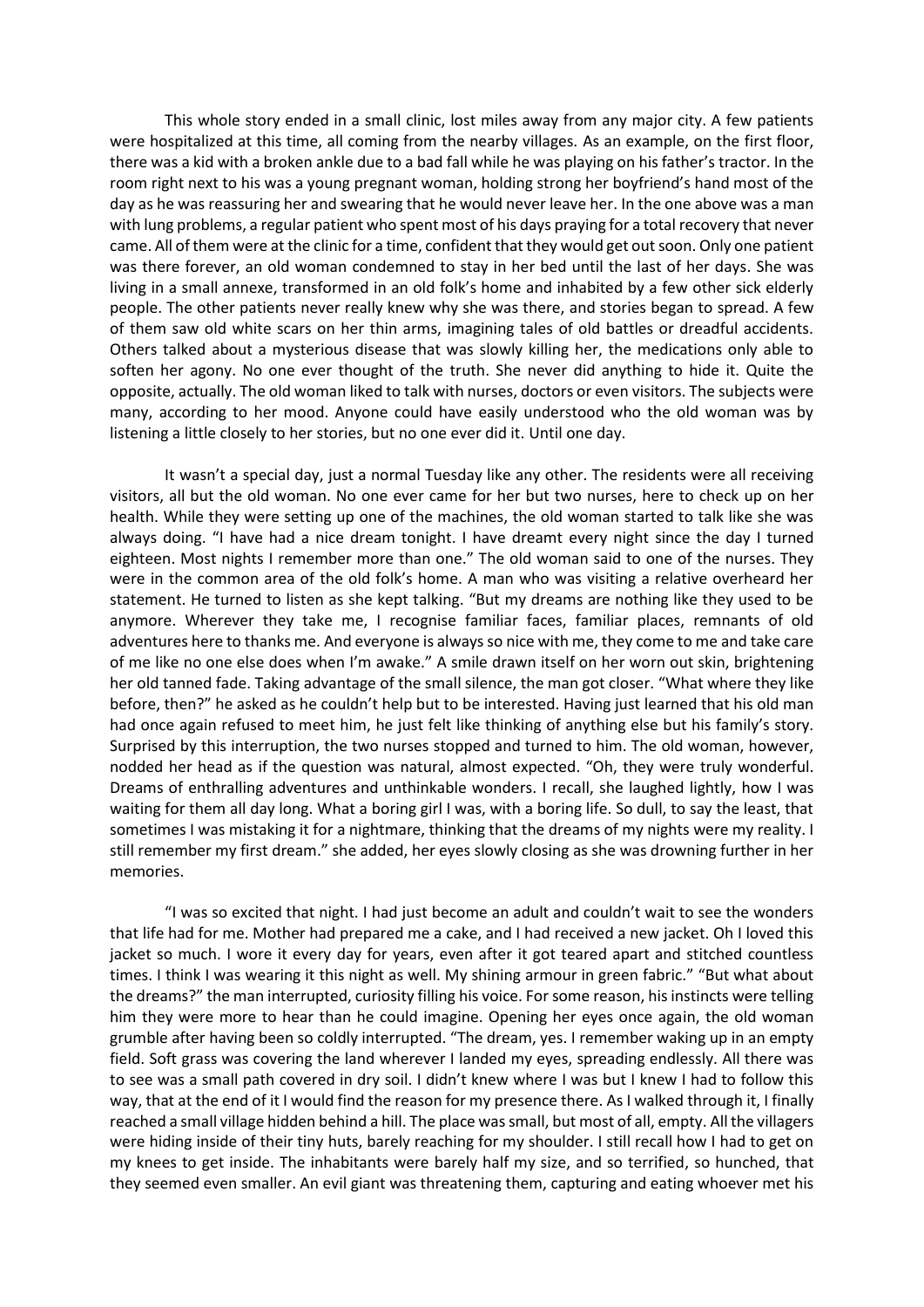way, and they first though I was like him. But after I offered to help them and to free them from this burden, they opened up. They gave me some food to give me strength, some straw to rest on before I left. Then I suddenly realised I was exhausted from my long walk, and decided to take a nap. That's when the other dream began." "The other dream?" The incredulous sound in the man's voice made the old lady chuckle. "Well, of course. Every time I go to sleep, I travel further away, be it from one dream to another. This time I woke up inside a dark cave. Humidity was soiling my clothes, and a deep growling was coming from the depths of it. As scared as I was, I knew I had to go there, to find the origin of this terrifying sound. I…" This time one of the nurses interrupted her, gently reaching for her shoulder and pointing at the clock on the wall. "Sorry to interrupt, but visits time is over. You need some rest." The old woman nodded in agreement as her chair was dragged away. She turned her head to the man. "Will you come back?"

And he came back, one week later. This time again, his father denied him a chance to talk by locking himself in his room. And this time again, the man went to see the old lady. "You were telling me about your first dream. The moment you arrived in that cave." "Oh right, the cave. How many times have I been there? It changed so much between my different trips. Now it is a lovely place, filled with glowing mushrooms and shining gems. And the dragons are so good to me." "The dragons?" "Yes, Have I not told you about them yet? It was the first I met after the little ones. Not on my first night, though. I have spent several nights, crawling alone in the dark, before I first met a dragon. He was gigantic, a scaled giant with spread out wings as wide as a town, screaming and spitting fire in fury. His rage was keeping him from resting even a single moment. I stayed away from him for a month, hiding in some corners. Sometime I would fall asleep and go back to the little one's world, searching for the nasty giant to chase him. Other nights I would find myself on a stormy island, following the faint glow of a distant lighthouse." "Always the same places?" "Of course. There have been more than these three, but later. With time, I have been in a lot of different worlds, discovering them one at a time. But the dragon was the first one I could actually help." "And how did you do that?" "It wasn't easy. It already took me a long time to realise the poor creature had a sword stuck in his back, trapped deeply between two scales. All his efforts to get rid of it were useless. So I decided to help him. I waited for him to look away from me and started to climb him. Gigantic as he was, he never realised my presence. Oh, it wasn't easy, and neither was it safe. I even felt once, and grazed myself while grabbing whatever I could to stop my fall. That was my first scars. I remember how terrified I was when I woke up, seeing on my arms the remains of the adventures of my night. Mother, however, was just furious. She never believed me when I talked about my dreams. She insisted that I must have done that to myself. Even when I woke up with a broken arm she refused to ear me." Her mood darkened as the painful memories flew on her mind. By her side, the man was standing in silence, unable to find the words to match the maelstrom going on in his head.

It took him several weeks to really understand. By that time, he was used to his father's refuse, and he was only asking to see him out of habits. The old woman had already told how she finally took the sword out of the dragon's back, freeing him from his pain. How she felt with exhaustion, waking up in the little one's village with the sword on her hand and how she used it to repel a giant twice as tall as her, and even bulkier. She had told him about more worlds she had been through, a labyrinthine city ruled by an evil king and a frozen mountain plagued with herds of monstrous wolves. He finally came to realise that, as incredible and unbelievable these stories were, he still wanted to think that they were true. That this lonely old woman he was talking with, week after week, was really travelling to foreign lands in her sleep. That this scar was coming from a dragon's scale, this one from a wolf's bite, and this one from a mechanical spider's claws. He had stopped asking questions for long, only listening to the stories as they were piling up. One day, however, he couldn't help himself. "When we talked for the first time," he said, "you told your dreams had changed. How comes?" "Oh, they haven't changed, not really. I still visit the same places, greeted by old friends wherever I wake up. But the time of adventures is over now. I am too old to fight, or travel, or to do anything but sit and enjoy the hardearned peace of the worlds I saved. In all of them I am treated like a heroine. They take good care of